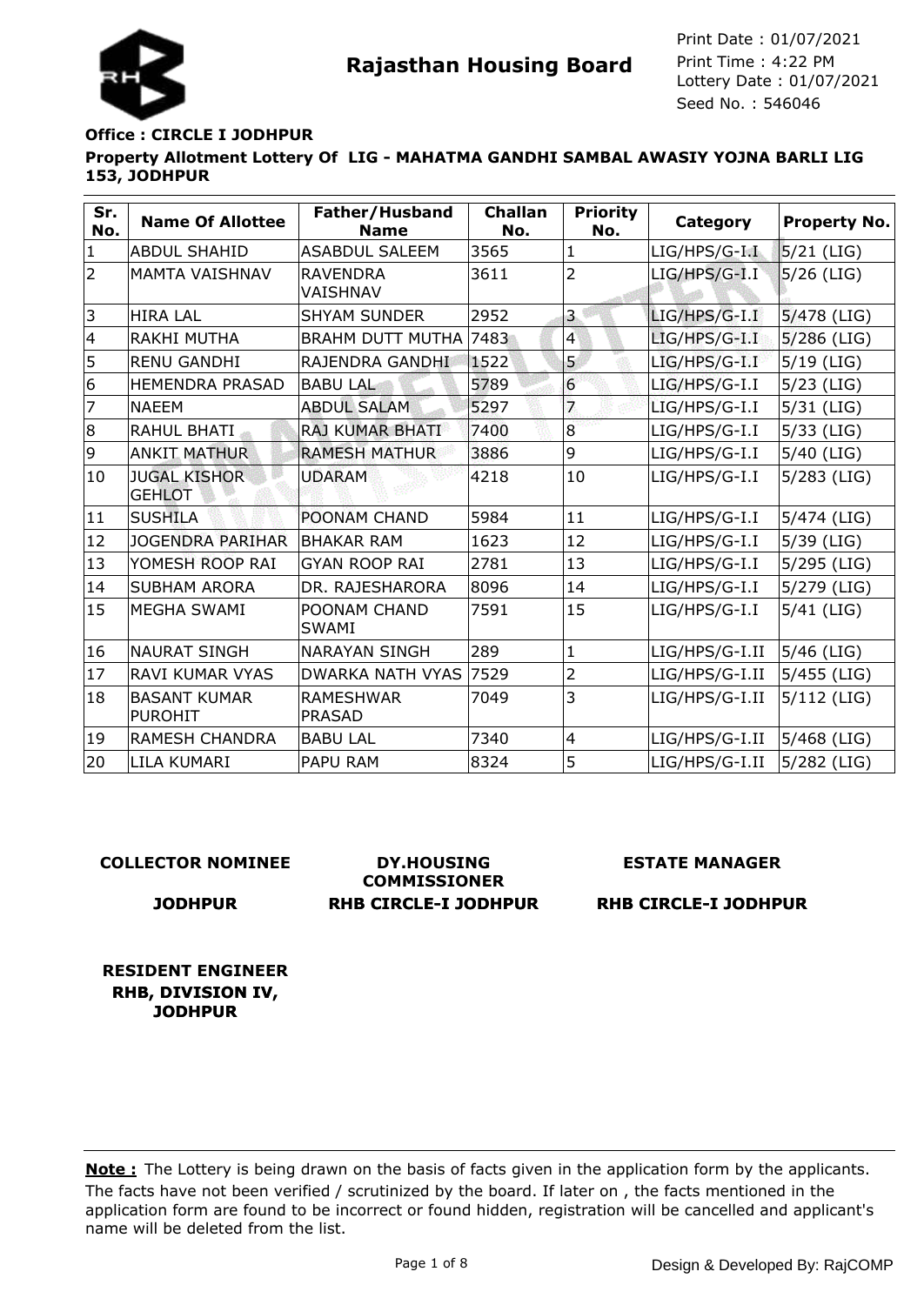

### **Property Allotment Lottery Of LIG - MAHATMA GANDHI SAMBAL AWASIY YOJNA BARLI LIG 153, JODHPUR Office : CIRCLE I JODHPUR**

| Sr.<br>No. | <b>Name Of Allottee</b>               | Father/Husband<br><b>Name</b>         | <b>Challan</b><br>No. | <b>Priority</b><br>No. | Category       | <b>Property No.</b> |
|------------|---------------------------------------|---------------------------------------|-----------------------|------------------------|----------------|---------------------|
| 21         | POONAM DEVI                           | PARMESHWAR LAL                        | 7963                  | 6                      | LIG/HPS/G-I.II | 5/479 (LIG)         |
| 22         | <b>ASHOK KUMAR</b>                    | <b>JAGDISH KUMAR</b>                  | 7681                  | 7                      | LIG/HPS/G-I.II | 5/466 (LIG)         |
| 23         | <b>SHANKAR SHARMA</b>                 | <b>BHANWAR LAL</b>                    | 7509                  | 8                      | LIG/HPS/G-I.II | $5/318$ (LIG)       |
| 24         | <b>ASHOK RAKHECHA</b>                 | TRILOK CHAND<br><b>RAKHECHA</b>       | 3969                  | t.                     | LIG/HPS/G-II.I | $5/05$ (LIG)        |
| 25         | MOHMMAD JAVED                         | MOHD. ISMILE                          | 8006                  | $\overline{a}$         | LIG/HPS/G-II.I | 5/302 (LIG)         |
| 26         | <b>JAGDISH</b>                        | <b>KEWAL RAM</b>                      | 1054                  | 3                      | LIG/HPS/G-II.I | 5/458 (LIG)         |
| 27         | <b>GAJAENDRA</b><br><b>KOTHARI</b>    | <b>DASRATH RAJ</b><br><b>KOYHARI</b>  | 3648                  | $\overline{4}$         | LIG/HPS/G-II.I | $5/36$ (LIG)        |
| 28         | <b>VANDANA MISHRA</b>                 | <b>MAHESH SHEELU</b>                  | 3585                  | 5                      | LIG/HPS/G-II.I | 5/486 (LIG)         |
| 29         | <b>RAKESH BHATI</b>                   | <b>TULSI RAM BHATI</b>                | 3247                  | 6                      | LIG/HPS/G-II.I | $5/38$ (LIG)        |
| 30         | <b>ASHFAQUE AHMED</b>                 | <b>SHAKEEL AHMED</b>                  | 5262                  | 7                      | LIG/HPS/G-II.I | 5/124 (LIG)         |
| 31         | <b>JETHU SINGH</b>                    | <b>JAI SINGH</b>                      | 2231                  | 8                      | LIG/HPS/G-II.I | 5/316 (LIG)         |
| 32         | <b>RAJU RAM</b>                       | <b>LALA RAM</b>                       | 5483                  | 9                      | LIG/HPS/G-II.I | 5/296 (LIG)         |
| 33         | <b>BHIYARAM PRAJAPAT</b>              | <b>GANESHA RAM</b>                    | 4725                  | 10                     | LIG/HPS/G-II.I | 5/314 (LIG)         |
| 34         | RAJESH BODHARA                        | <b>RAM LAL</b>                        | 8022                  | 11                     | LIG/HPS/G-II.I | $5/01$ (LIG)        |
| 35         | <b>JAIPAL SINGH</b><br><b>RATHORE</b> | <b>GOVIND SINGH</b><br><b>RATHORE</b> | 7553                  | 12                     | LIG/HPS/G-II.I | 5/303 (LIG)         |
| 36         | MOHAMMED YAQOOB RIYAJ ALI             |                                       | 1423                  | 13                     | LIG/HPS/G-II.I | 5/320 (LIG)         |
| 37         | <b>NAVIN SEN</b>                      | <b>TARA CHAND</b>                     | 8396                  | 14                     | LIG/HPS/G-II.I | 5/281 (LIG)         |
| 38         | <b>JASWANT PARIHAR</b>                | LAXMI NARAYAN<br><b>PARIHAR</b>       | 5602                  | 15                     | LIG/HPS/G-II.I | $5/48$ (LIG)        |
| 39         | <b>SARASWATI</b><br><b>KEWALIA</b>    | <b>LATE RAJESH</b><br><b>KEWALIA</b>  | 4818                  | 16                     | LIG/HPS/G-II.I | 5/34 (LIG)          |
| 40         | <b>MANJU VAISHNAV</b>                 | JITENDRA VAISHNAV 5099                |                       | 17                     | LIG/HPS/G-II.I | $ 5/290$ (LIG)      |

### **COLLECTOR NOMINEE**

**JODHPUR**

**DY.HOUSING COMMISSIONER RHB CIRCLE-I JODHPUR**

### **ESTATE MANAGER**

**RHB CIRCLE-I JODHPUR**

**RESIDENT ENGINEER RHB, DIVISION IV, JODHPUR**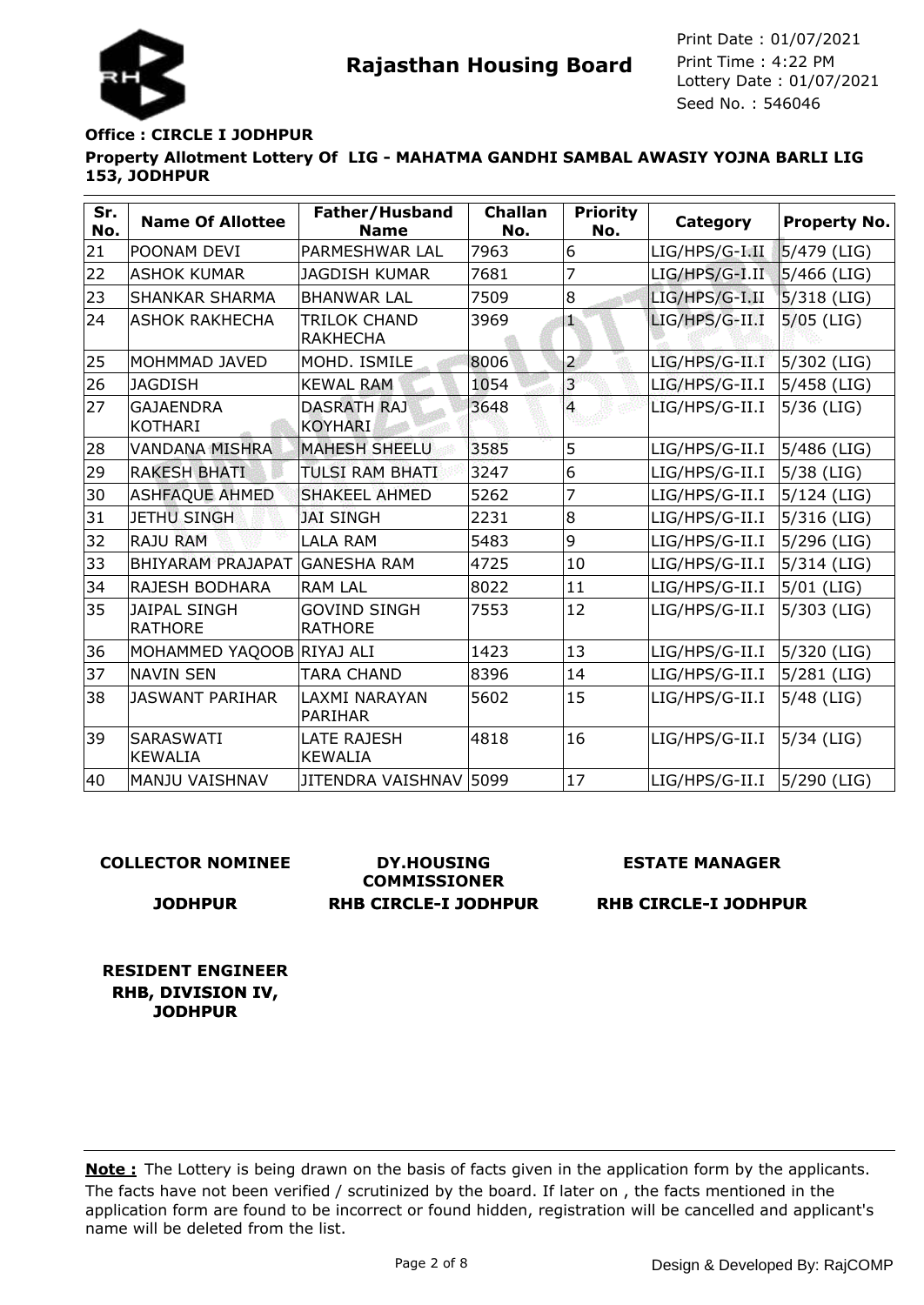

### **Property Allotment Lottery Of LIG - MAHATMA GANDHI SAMBAL AWASIY YOJNA BARLI LIG 153, JODHPUR Office : CIRCLE I JODHPUR**

| Sr.<br>No. | <b>Name Of Allottee</b>                | Father/Husband<br><b>Name</b>         | <b>Challan</b><br>No. | <b>Priority</b><br>No. | Category                       | <b>Property No.</b> |
|------------|----------------------------------------|---------------------------------------|-----------------------|------------------------|--------------------------------|---------------------|
| 41         | <b>GOPINATH</b>                        | <b>KISHAN LAL</b>                     | 1799                  | 18                     | LIG/HPS/G-II.I                 | 5/300 (LIG)         |
| 42         | <b>CHANDRA MANDAL</b>                  | <b>VIJAY MANDAL</b>                   | 346                   | 19                     | LIG/HPS/G-II.I                 | $5/35$ (LIG)        |
| 43         | DHANRAJ JANGID                         | RAMCHNDRA JANGID 60                   |                       | 20                     | LIG/HPS/G-II.I                 | 5/454 (LIG)         |
| 44         | <b>LEELA DEWI</b>                      | <b>BABU LAL</b>                       | 8158                  | 21                     | LIG/HPS/G-II.I                 | $5/463$ (LIG)       |
| 45         | HEMI HOTCHANDANI  LATE RAMCHANDRA      |                                       | 593                   | 22                     | LIG/HPS/G-II.I                 | $5/28$ (LIG)        |
| 46         | <b>ABDUL WAHAB</b>                     | <b>ABDUL JABBAR</b>                   | 5913                  | 23                     | LIG/HPS/G-II.I                 | $5/123$ (LIG)       |
| 47         | <b>ANJALI PANWAR</b>                   | <b>ARJUN PANWAR</b>                   | 8117                  | 24                     | LIG/HPS/G-II.I                 | $5/30$ (LIG)        |
| 48         | <b>AJIT SINGH</b>                      | <b>PRABHU SINGH</b>                   | 8294                  | 25                     | LIG/HPS/G-II.I                 | 5/297 (LIG)         |
| 49         | NAVNIKA RATHORE                        | <b>SANJAY SINGH</b><br><b>RATHORE</b> | 614                   | 26                     | LIG/HPS/G-II.I                 | 5/322 (LIG)         |
| 50         | <b>ASHOK KUMAR</b>                     | <b>SHIVA RAM</b><br><b>CHOUDHARY</b>  | 4369                  | $\mathbf{1}$           | LIG/HPS/G-II.II   5/457 (LIG)  |                     |
| 51         | <b>KAVITA SOMANI</b>                   | <b>SUESH JI SOMANI</b>                | 2421                  | $\overline{2}$         | LIG/HPS/G-II.II 5/293 (LIG)    |                     |
| 52         | <b>BHANU PRAKASH</b><br><b>DADHICH</b> | MANMAL DADHICH                        | 5161                  | 3                      | LIG/HPS/G-II.II 5/315 (LIG)    |                     |
| 53         | <b>HITENDRA BENIWAL</b>                | <b>UDA RAM BENIWAL</b>                | 17                    | $\overline{4}$         | $LIG/HPS/G-II.II$   5/45 (LIG) |                     |
| 54         | <b>JOGENDRA</b>                        | <b>HARJI RAM</b>                      | 2283                  | $\mathbf{1}$           | LIG/HPS/G-III                  | $5/14$ (LIG)        |
| 55         | <b>VIDHU</b>                           | <b>SHEKHAR BARASA</b>                 | 4243                  | $\mathbf{1}$           | LIG/HPS/G-IV                   | $5/15$ (LIG)        |
| 56         | <b>DINESH SAGAR</b>                    | <b>JAGDISH CHAND</b>                  | 7608                  | $\overline{2}$         | LIG/HPS/G-IV                   | $5/115$ (LIG)       |
| 57         | <b>ASHOK KUMAR</b><br><b>CHOUHAN</b>   | OM PRAKASH<br><b>CHOUHAN</b>          | 2656                  | 3                      | LIG/HPS/G-IV                   | 5/280 (LIG)         |
| 58         | YODHRAJ PANWAR                         | LATE ISHWAR LAL                       | 8320                  | $\overline{4}$         | LIG/HPS/G-IV                   | 5/105 (LIG)         |
| 59         | <b>HARISH KUMAR</b><br><b>JINGAR</b>   | RAJA RAM JINGAR                       | 6388                  | 5                      | LIG/HPS/G-IV                   | 5/121 (LIG)         |
| 60         | <b>SANJAY CHAUHAN</b>                  | <b>GOVIND RAM</b>                     | 530                   | 6                      | LIG/HPS/G-IV                   | 5/108 (LIG)         |

### **COLLECTOR NOMINEE**

#### **JODHPUR**

**DY.HOUSING COMMISSIONER RHB CIRCLE-I JODHPUR**

### **ESTATE MANAGER**

**RHB CIRCLE-I JODHPUR**

**RESIDENT ENGINEER RHB, DIVISION IV, JODHPUR**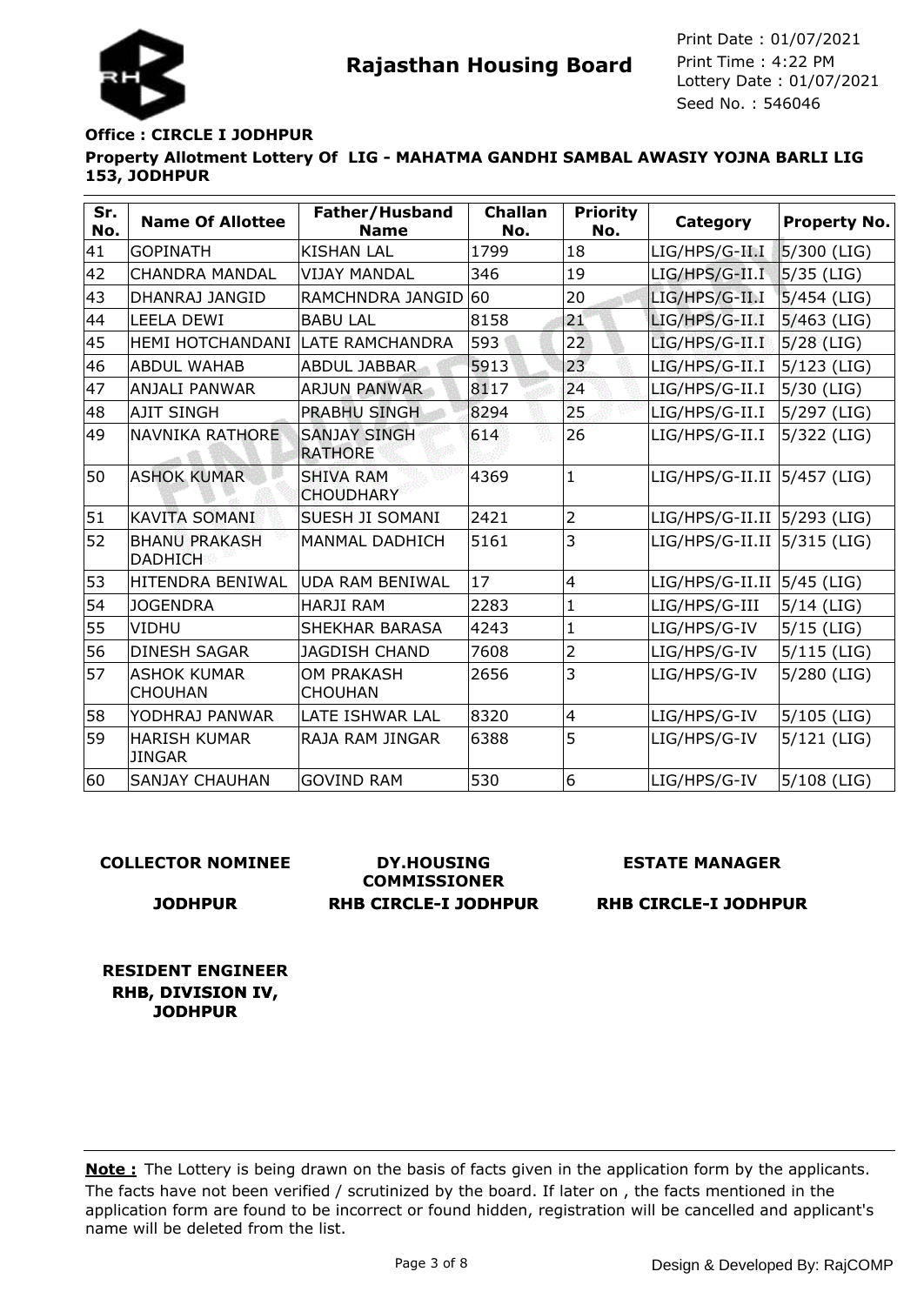

## **Property Allotment Lottery Of LIG - MAHATMA GANDHI SAMBAL AWASIY YOJNA BARLI LIG 153, JODHPUR Office : CIRCLE I JODHPUR**

| Sr.<br>No. | <b>Name Of Allottee</b> | Father/Husband<br><b>Name</b>        | <b>Challan</b><br>No. | <b>Priority</b><br>No. | Category                     | <b>Property No.</b> |
|------------|-------------------------|--------------------------------------|-----------------------|------------------------|------------------------------|---------------------|
| 61         | <b>SANDEEP</b>          | LATE KHUSHI LAL                      | 5977                  | 7                      | LIG/HPS/G-IV                 | $5/301$ (LIG)       |
| 62         | <b>KESHAV RAM</b>       | <b>VENA RAM</b>                      | 6800                  | 8                      | LIG/HPS/G-IV                 | 5/299 (LIG)         |
| 63         | <b>DEVENDRA MAURYA</b>  | <b>PREM NARAYAN</b><br><b>MAURYA</b> | 7132                  | 9                      | LIG/HPS/G-IV                 | $5/287$ (LIG)       |
| 64         | DHANRAJ DABI            | <b>BABULAL DABI</b>                  | 5862                  | 10                     | LIG/HPS/G-IV                 | $5/25$ (LIG)        |
| 65         | PRAHALAD RAM            | <b>GHISA RAM</b>                     | 1980                  | æ                      | LIG/HPS/G-IV                 | $5/42$ (LIG)        |
| 66         | <b>GEETA DEVI</b>       | <b>SURESH BHATI</b>                  | 2498                  | 12 <sup>°</sup>        | LIG/HPS/G-IV                 | 5/464 (LIG)         |
| 67         | <b>RAKESH KUMAR</b>     | <b>BHANU RAM</b>                     | 7197                  | 13                     | LIG/HPS/G-IV                 | 5/484 (LIG)         |
| 68         | <b>SURESH CHANDRA</b>   | <b>BABU LAL</b>                      | 4953                  | 14                     | LIG/HPS/G-IV                 | 5/483 (LIG)         |
| 69         | <b>GEETA PRAJAPAT</b>   | <b>LAXMI NARAYAN</b>                 | 6345                  | $\mathbf{1}$           | LIG/HPS/G-IX.I               | $5/44$ (LIG)        |
| 70         | <b>MOHD JAVED</b>       | <b>ABDUL SAKUR</b>                   | 7732                  | 2                      | LIG/HPS/G-IX.I               | 5/06 (LIG)          |
| 71         | <b>RAM SINGH</b>        | <b>MANGILAL SINGH</b>                | 8450                  | 1                      | $LIG/HPS/G-IX.II 5/18 (LIG)$ |                     |
| 72         | <b>TINA SWAMI</b>       | <b>VISHNU SWAMI</b>                  | 125                   | $\mathbf{1}$           | LIG/HPS/G-<br>IX.III         | $5/110$ (LIG)       |
| 73         | <b>SOURABH MEENA</b>    | <b>BHANWAN SINGH</b><br><b>MEENA</b> | 4321                  | $\mathbf{1}$           | LIG/HPS/G-V                  | 5/285 (LIG)         |
| 74         | <b>SHYAM LAL</b>        | <b>BANSHI LAL</b>                    | 7778                  | $\overline{2}$         | LIG/HPS/G-V                  | 5/471 (LIG)         |
| 75         | RAMESH                  | <b>KALU RAM</b>                      | 5371                  | 3                      | LIG/HPS/G-V                  | 5/475 (LIG)         |
| 76         | <b>GHEWAR RAM</b>       | <b>KISHNA RAM</b>                    | 7276                  | $\overline{4}$         | LIG/HPS/G-V                  | $5/16$ (LIG)        |
| 77         | <b>BHANWAR LAL</b>      | <b>HIMMTA RAM</b>                    | 7175                  | 5                      | LIG/HPS/G-V                  | $5/29$ (LIG)        |
| 78         | <b>RAMLAL</b>           | <b>BANSHI LAL</b>                    | 7777                  | 6                      | LIG/HPS/G-V                  | 5/482 (LIG)         |
| 79         | LILA DEVI               | <b>JIVA RAM</b>                      | 1307                  | 7                      | LIG/HPS/G-V                  | $5/47$ (LIG)        |
| 80         | <b>KULDEEP GUNRAT</b>   | <b>RAMDEV GUNRAT</b>                 | 7512                  | 8                      | LIG/HPS/G-V                  | 5/310 (LIG)         |

### **COLLECTOR NOMINEE**

### **JODHPUR**

**DY.HOUSING COMMISSIONER RHB CIRCLE-I JODHPUR**

### **ESTATE MANAGER**

**RHB CIRCLE-I JODHPUR**

**RESIDENT ENGINEER RHB, DIVISION IV, JODHPUR**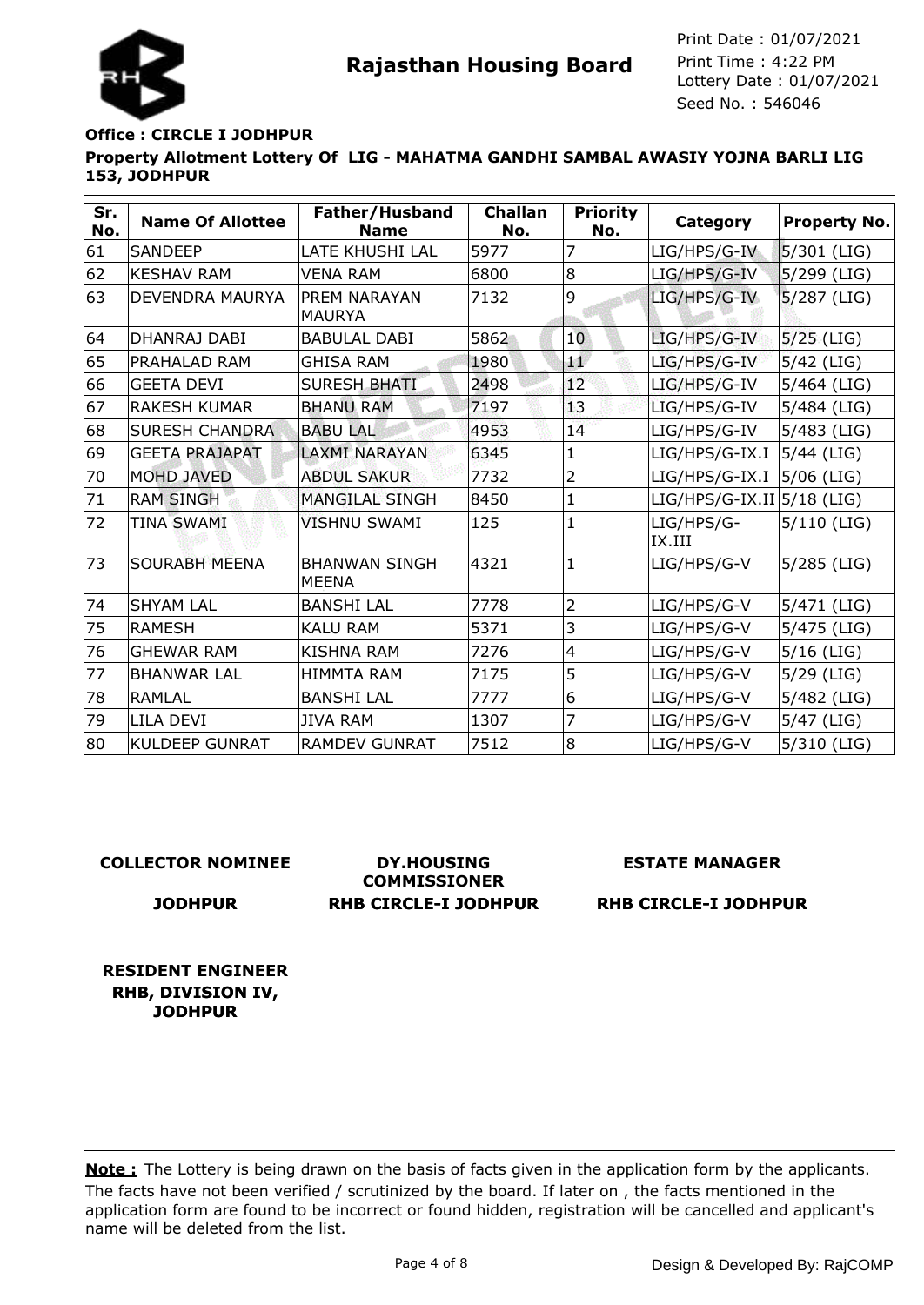

## **Office : CIRCLE I JODHPUR**

**Property Allotment Lottery Of LIG - MAHATMA GANDHI SAMBAL AWASIY YOJNA BARLI LIG 153, JODHPUR**

| Sr.<br>No. | <b>Name Of Allottee</b>               | Father/Husband<br><b>Name</b>          | <b>Challan</b><br>No. | <b>Priority</b><br>No.  | Category       | <b>Property No.</b> |
|------------|---------------------------------------|----------------------------------------|-----------------------|-------------------------|----------------|---------------------|
| 81         | <b>GAVERDHAN</b><br><b>SOLANKI</b>    | DULA RAM SOLANKI                       | 8053                  | 9                       | LIG/HPS/G-V    | 5/277 (LIG)         |
| 82         | <b>GAURAV MEENA</b>                   | <b>BHAWAN SINGH</b><br><b>MEENA</b>    | 7229                  | 10                      | LIG/HPS/G-V    | $5/460$ (LIG)       |
| 83         | SOHANI DEVI                           | <b>DHALA RAM</b>                       | 3546                  | TŴ                      | LIG/HPS/G-V    | 5/459 (LIG)         |
| 84         | <b>CHUNNI LAL</b>                     | <b>SURJA RAM</b>                       | 8337                  | 12                      | LIG/HPS/G-V    | $5/305$ (LIG)       |
| 85         | <b>SHYAMLAL</b>                       | <b>MANGILAL</b>                        | 7646                  | 43                      | LIG/HPS/G-V    | 5/470 (LIG)         |
| 86         | <b>RUPA RAM</b>                       | <b>PUNA RAM</b>                        | 5792                  | $\overline{1}4$         | LIG/HPS/G-V    | 5/477 (LIG)         |
| 87         | <b>KANA RAM</b>                       | <b>JUNJHA RAM</b>                      | 7355                  | 15                      | LIG/HPS/G-V    | 5/453 (LIG)         |
| 88         | <b>ISH SHARMA</b>                     | <b>DEV DUTT SHARMA</b>                 | 3398                  | 1                       | LIG/HPS/G-VI   | 5/292 (LIG)         |
| 89         | <b>SHIV PRAKASH</b><br><b>PUROHIT</b> | <b>MAGH RAJ PUROHIT</b>                | 526                   | $\overline{2}$          | LIG/HPS/G-VI   | 5/480 (LIG)         |
| 90         | <b>AJIT SINGH NARUKA</b>              | JAGDISH SINGH                          | 7862                  | $\mathbf{1}$            | LIG/HPS/G-VIII | $ 5/37$ (LIG)       |
| 91         | <b>BIRMA RAM</b>                      | <b>RUGA RAM</b>                        | 8089                  | $\overline{2}$          | LIG/HPS/G-VIII | 5/107 (LIG)         |
| 92         | <b>LAHAR KANWAR</b>                   | LATE CHHOG SINGH                       | 3716                  | 3                       | LIG/HPS/G-VIII | $ 5/298$ (LIG)      |
| 93         | <b>GANPAT SINGH</b>                   | <b>KHANGAR SINGH</b><br><b>RATHORE</b> | 3717                  | $\overline{4}$          | LIG/HPS/G-VIII | 5/323 (LIG)         |
| 94         | <b>AARSHAMA KHAN</b>                  | <b>ABDUL MATIN</b>                     | 5641                  | $\mathbf{1}$            | LIG/ORS/G-I.I  | $5/03$ (LIG)        |
| 95         | <b>SURENDRA KHOJA</b>                 | <b>MANGI LAL</b>                       | 25                    | $\overline{2}$          | LIG/ORS/G-I.I  | 5/307 (LIG)         |
| 96         | <b>ROHIT SINGH</b>                    | <b>KISHAN SINGH</b>                    | 8292                  | 3                       | LIG/ORS/G-I.I  | 5/487 (LIG)         |
| 97         | <b>CHANCHAL KALLA</b>                 | <b>JABAR CHAND KALLA</b>               | 6398                  | $\overline{\mathbf{4}}$ | LIG/ORS/G-I.I  | $5/113$ (LIG)       |
| 98         | <b>GYANESH VYAS</b>                   | <b>RAJKUMAR VYAS</b>                   | 5618                  | 5                       | LIG/ORS/G-I.I  | 5/469 (LIG)         |
| 99         | <b>DEEP MATHUR</b>                    | PURAN MAL MATHUR                       | 4833                  | 6                       | LIG/ORS/G-I.I  | $5/118$ (LIG)       |
| 100        | <b>MANJU VYAS</b>                     | <b>RAJESH VYAS</b>                     | 2511                  | 7                       | LIG/ORS/G-I.I  | 5/119 (LIG)         |

### **COLLECTOR NOMINEE**

**JODHPUR**

**DY.HOUSING COMMISSIONER RHB CIRCLE-I JODHPUR** **ESTATE MANAGER**

**RHB CIRCLE-I JODHPUR**

**RESIDENT ENGINEER RHB, DIVISION IV, JODHPUR**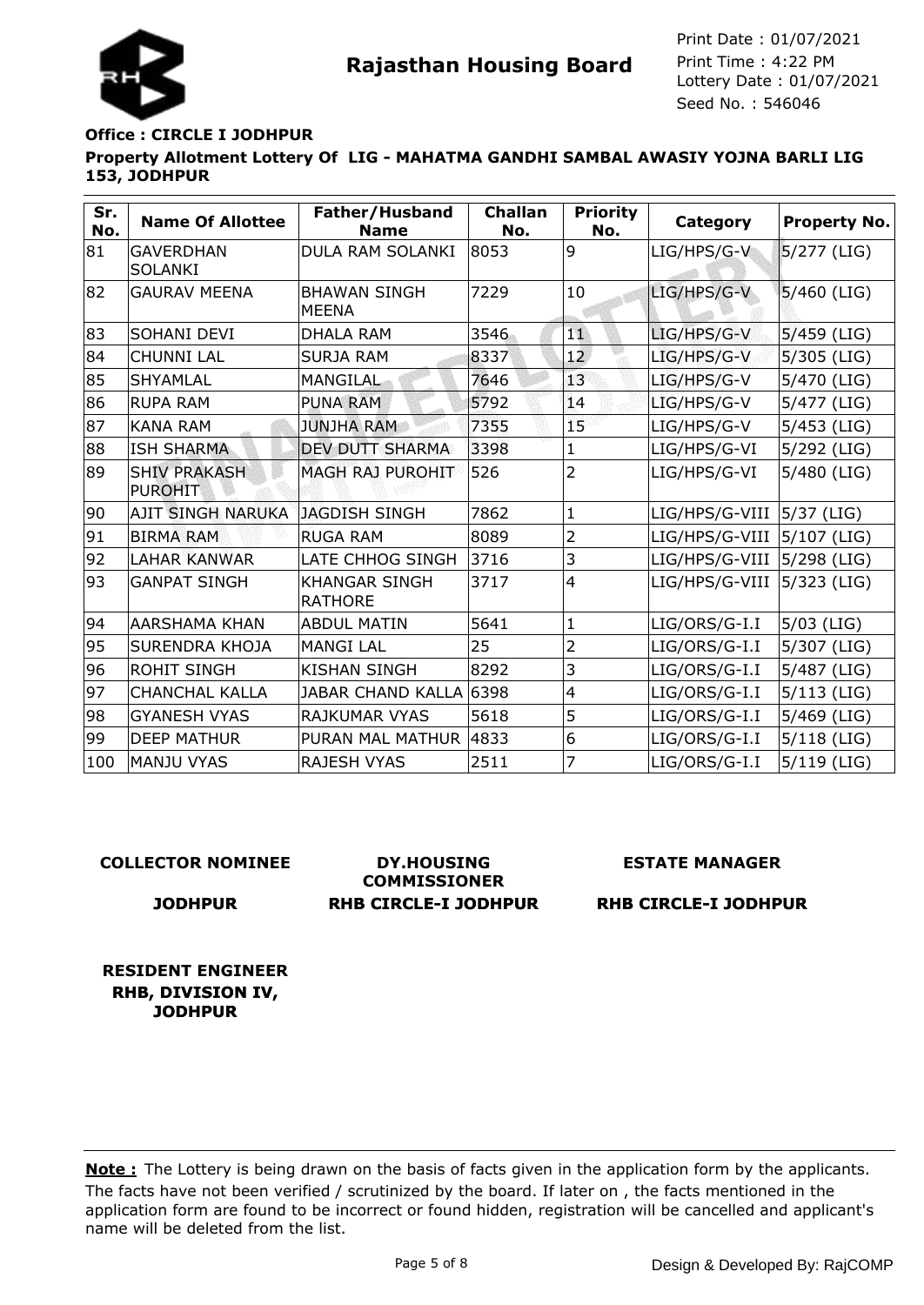

## **Property Allotment Lottery Of LIG - MAHATMA GANDHI SAMBAL AWASIY YOJNA BARLI LIG 153, JODHPUR Office : CIRCLE I JODHPUR**

| Sr.<br>No. | <b>Name Of Allottee</b>               | Father/Husband<br><b>Name</b>            | <b>Challan</b><br>No. | <b>Priority</b><br>No. | <b>Category</b> | <b>Property No.</b> |
|------------|---------------------------------------|------------------------------------------|-----------------------|------------------------|-----------------|---------------------|
| 101        | <b>ARJUN RAM</b>                      | LATE SIDA RAM                            | 2303                  | 8                      | LIG/ORS/G-I.I   | 5/309 (LIG)         |
| 102        | <b>PREM CHAND</b>                     | <b>GULAB CHAND</b>                       | 4398                  | 9                      | LIG/ORS/G-I.I   | $5/10$ (LIG)        |
| 103        | NIKITA MATHUR                         | <b>ASHVINI MATHUUR</b>                   | 42                    | 10                     | LIG/ORS/G-I.I   | $5/22$ (LIG)        |
| 104        | KALPNA OJHA                           | <b>RAJENDRA KUMAR</b><br><b>OJHA</b>     | 3704                  | 觚                      | LIG/ORS/G-I.I   | $5/465$ (LIG)       |
| 105        | <b>VARSHA VISHNOI</b>                 | <b>DINA RAM</b>                          | 237                   | 12 <sup>°</sup>        | LIG/ORS/G-I.I   | $5/09$ (LIG)        |
| 106        | JYOTI PRAJAPAT                        | <b>MANISH PRAJAPAT</b>                   | 622                   | 13                     | LIG/ORS/G-I.I   | 5/488 (LIG)         |
| 107        | <b>HARISH VYAS</b>                    | <b>ANAND VYAS</b>                        | 2292                  | ī.                     | LIG/ORS/G-I.II  | $5/04$ (LIG)        |
| 108        | <b>RADHA KISHAN</b><br><b>KALLA</b>   | <b>LATE GOPI KISHAN</b><br><b>KALLA</b>  | 5850                  | $\overline{2}$         | LIG/ORS/G-I.II  | 5/291 (LIG)         |
| 109        | <b>SHIV PRAKASH</b><br><b>DADHICH</b> | <b>SURENDRA KUMAR</b>                    | 6526                  | 3                      | LIG/ORS/G-I.II  | 5/304 (LIG)         |
| 110        | <b>DURGA DEVI</b><br><b>RAMDEV</b>    | <b>LATE VISHNU DUTT</b><br><b>RAMDEV</b> | 2768                  | $\overline{4}$         | LIG/ORS/G-I.II  | 5/312 (LIG)         |
| 111        | <b>GAYTRI SHARMA</b>                  | K K SHARMA                               | 4995                  | 5                      | LIG/ORS/G-I.II  | 5/116 (LIG)         |
| 112        | <b>SUNDER LAL</b>                     | <b>RADHA KISHAN</b><br><b>PUROHIT</b>    | 6393                  | 6                      | LIG/ORS/G-I.II  | 5/13 (LIG)          |
| 113        | SAPNA JAIN                            | PRASANT TATER                            | 1068                  | $\overline{7}$         | LIG/ORS/G-I.II  | $ 5/24$ (LIG)       |
| 114        | <b>VISHNU RAKHECHA</b>                | TRILOK CHAND<br><b>RAKHECHA</b>          | 6467                  | 1                      | LIG/ORS/G-II.I  | 5/462 (LIG)         |
| 115        | IDINESH PARIHAR                       | <b>KISHAN LAL</b><br><b>PARIHAR</b>      | 605                   | $\overline{2}$         | LIG/ORS/G-II.I  | $ 5/289$ (LIG)      |
| 116        | PRAKASH SHARMA                        | PUKH RAJ SHARMA                          | 7790                  | 3                      | LIG/ORS/G-II.I  | 5/02 (LIG)          |
| 117        | <b>VISHAL SONI</b>                    | <b>KAMLESH SONI</b>                      | 8039                  | 4                      | LIG/ORS/G-II.I  | 5/476 (LIG)         |
| 118        | <b>HANSRAJ BHATI</b>                  | <b>BANSHI LAL BHATI</b>                  | 3002                  | 5                      | LIG/ORS/G-II.I  | $5/111$ (LIG)       |

### **COLLECTOR NOMINEE**

### **JODHPUR**

**DY.HOUSING COMMISSIONER RHB CIRCLE-I JODHPUR**

### **ESTATE MANAGER**

**RHB CIRCLE-I JODHPUR**

**RESIDENT ENGINEER RHB, DIVISION IV, JODHPUR**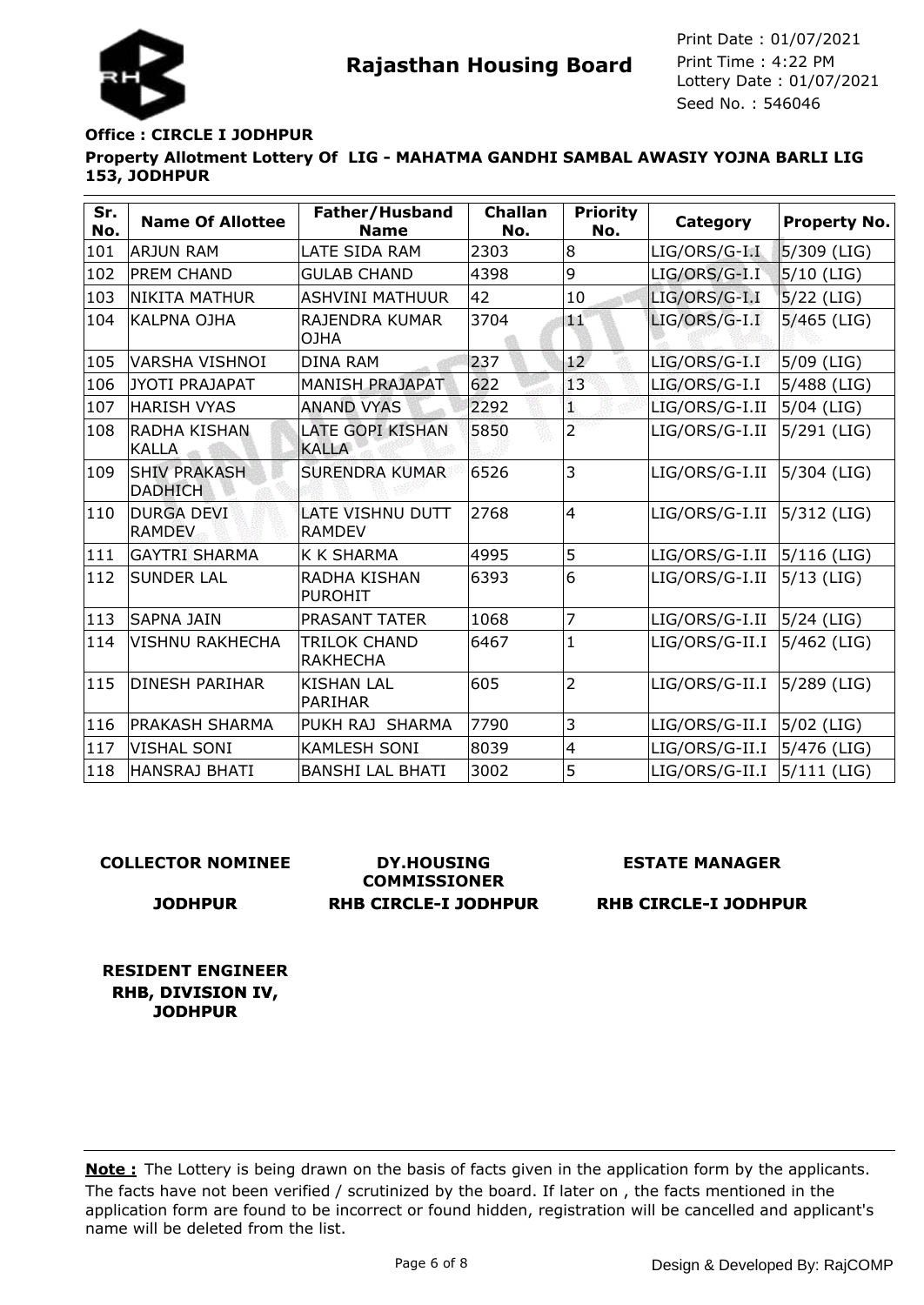

# **Office : CIRCLE I JODHPUR**

**Property Allotment Lottery Of LIG - MAHATMA GANDHI SAMBAL AWASIY YOJNA BARLI LIG 153, JODHPUR**

| Sr.<br>No. | <b>Name Of Allottee</b>                     | Father/Husband<br><b>Name</b>          | <b>Challan</b><br>No. | <b>Priority</b><br>No. | Category                    | <b>Property No.</b> |
|------------|---------------------------------------------|----------------------------------------|-----------------------|------------------------|-----------------------------|---------------------|
| 119        | PRABHU DUTT<br><b>BOHRA</b>                 | DURGA DUTT BOHRA 7772                  |                       | 6                      | LIG/ORS/G-II.I              | $5/125$ (LIG)       |
| 120        | TUSHAR TRIVEDI                              | <b>KAMLESH TRIVEDI</b>                 | 8123                  | 7                      | LIG/ORS/G-II.I              | $5/472$ (LIG)       |
| 121        | <b>GEN SINGH</b>                            | <b>SHYAM LAL</b>                       | 6781                  | 8                      | LIG/ORS/G-II.I              | $5/485$ (LIG)       |
| 122        | <b>SUNIL SOLANKI</b>                        | <b>BACHHRAJ SOLANKI</b>                | 8363                  | $\overline{9}$         | LIG/ORS/G-II.I              | $5/27$ (LIG)        |
| 123        | <b>SANJAY AASWANI</b>                       | <b>VASUDEV AASWANI</b>                 | 663                   | 10 <sup>°</sup>        | LIG/ORS/G-II.I              | $5/284$ (LIG)       |
| 124        | <b>SUNIL SHARMA</b>                         | <b>OM PRAKASH</b><br><b>SHARMA</b>     | 7993                  | qʻ                     | LIG/ORS/G-II.I              | $5/117$ (LIG)       |
| 125        | IRAHUL PANWAR                               | <b>LATE OMPRAKASH</b><br><b>PANWAR</b> | 124                   | 12 <sup>°</sup>        | LIG/ORS/G-II.I              | 5/321 (LIG)         |
| 126        | <b>HEMLATA</b>                              | <b>DINESH</b>                          | 8408                  | 13                     | LIG/ORS/G-II.I              | 5/324 (LIG)         |
| 127        | <b>ASHOK KUMAR</b><br><b>DOOLANI</b>        | LT.ISHWAR DAS<br><b>DOOLANI</b>        | 6846                  | 14                     | LIG/ORS/G-II.I              | 5/319 (LIG)         |
| 128        | <b>NILOFAR KHAN</b>                         | SAIYED IMRAN KHAN 7337                 |                       | 15                     | LIG/ORS/G-II.I              | 5/114 (LIG)         |
| 129        | <b>VIVEK HUKKU</b>                          | LATE S.N.HUKKU                         | 7373                  | 16                     | LIG/ORS/G-II.I              | 5/109 (LIG)         |
| 130        | POOJA PUROHIT                               | <b>SHORAB PUROHIT</b>                  | 1275                  | 17                     | LIG/ORS/G-II.I              | 5/306 (LIG)         |
| 131        | <b>RAJENDRA</b>                             | <b>RAM PAL</b>                         | 5484                  | 18                     | LIG/ORS/G-II.I              | $5/11$ (LIG)        |
| 132        | <b>DURGA SINGH</b>                          | <b>ACHAL SINGH</b>                     | 5892                  | 19                     | LIG/ORS/G-II.I              | 5/313 (LIG)         |
| 133        | MAG SINGH TANWAR                            | <b>SULTAN SINGH</b><br><b>TANWAR</b>   | 209                   | 20                     | LIG/ORS/G-II.I              | $5/12$ (LIG)        |
| 134        | MOHAMMEDYASIEEN                             | AMIRUDDIN                              | 3388                  | 21                     | LIG/ORS/G-II.I              | 5/308 (LIG)         |
| 135        | <b>JITENDRA SINGH</b><br><b>KACHCHHAWAH</b> | <b>SUKHDEV</b>                         | 7169                  | 1                      | LIG/ORS/G-II.II 5/120 (LIG) |                     |
| 136        | <b>GEETA VYAS</b>                           | <b>JAI VALLABH VYAS</b>                | 401                   | $\overline{2}$         | LIG/ORS/G-II.II 5/08 (LIG)  |                     |

### **COLLECTOR NOMINEE**

### **JODHPUR**

**DY.HOUSING COMMISSIONER RHB CIRCLE-I JODHPUR**

### **ESTATE MANAGER**

**RHB CIRCLE-I JODHPUR**

**RESIDENT ENGINEER RHB, DIVISION IV, JODHPUR**